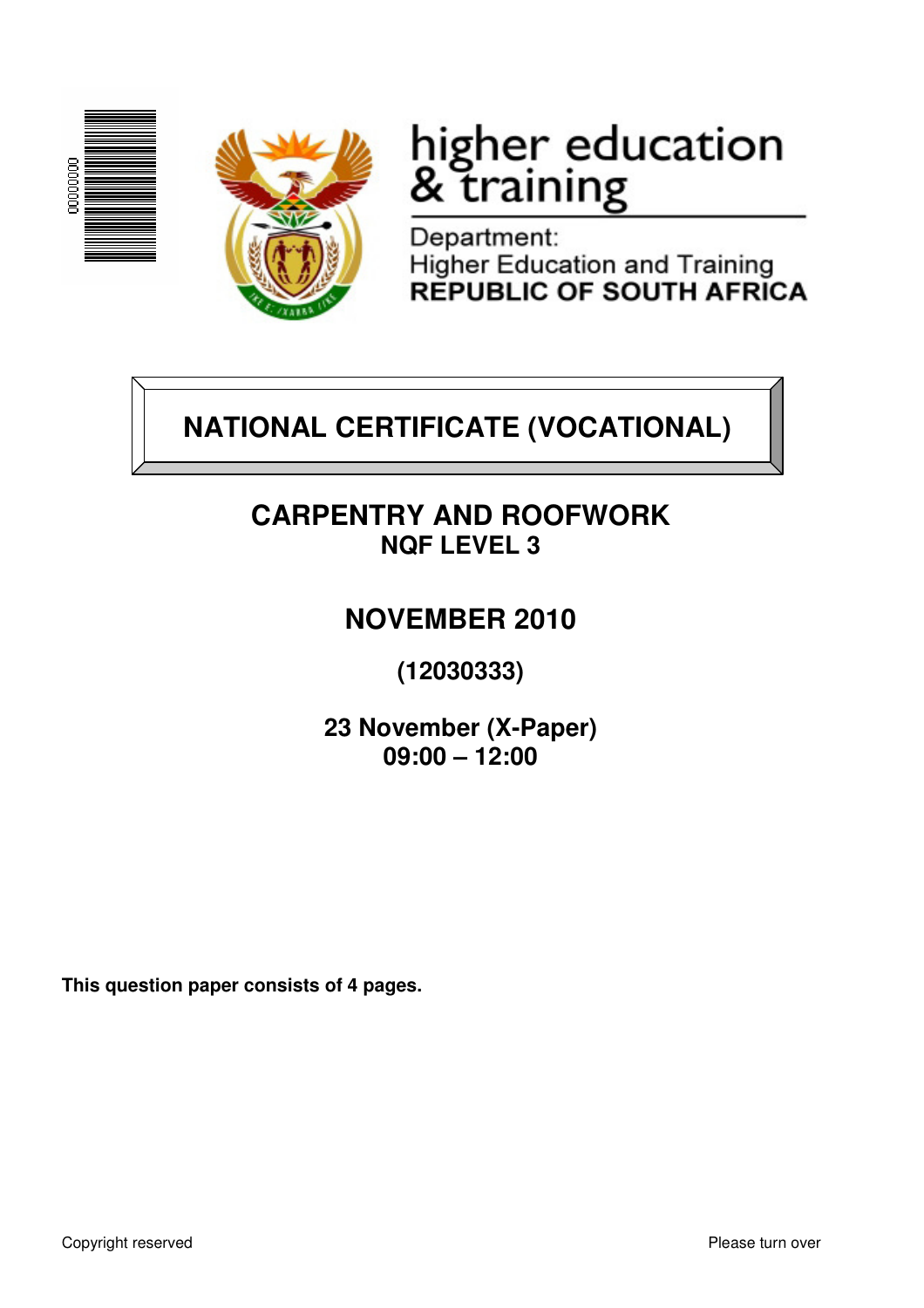#### **TIME: 3 HOURS MARKS: 100**

\_\_\_\_\_\_\_\_\_\_\_\_\_\_\_\_\_\_\_\_\_\_\_\_\_\_\_\_\_\_\_\_\_\_\_\_\_\_\_\_\_\_\_\_\_\_\_\_\_\_\_\_\_\_\_\_\_\_\_\_\_\_\_\_\_\_\_\_\_\_\_

#### **INSTRUCTIONS AND INFORMATION**

- 1. Answer ALL the questions.
- 2. Read ALL the questions carefully.
- 3. Number the answers correctly according to the numbering system used in this question paper.
- 4. All sketches must be clear and neat.
- 5. Rule off across the page after each completed question.
- 6. All work you do not want to be marked must be clearly crossed out.
- 7. Full marks  $= 100\%$
- 8. Write neatly and legibly.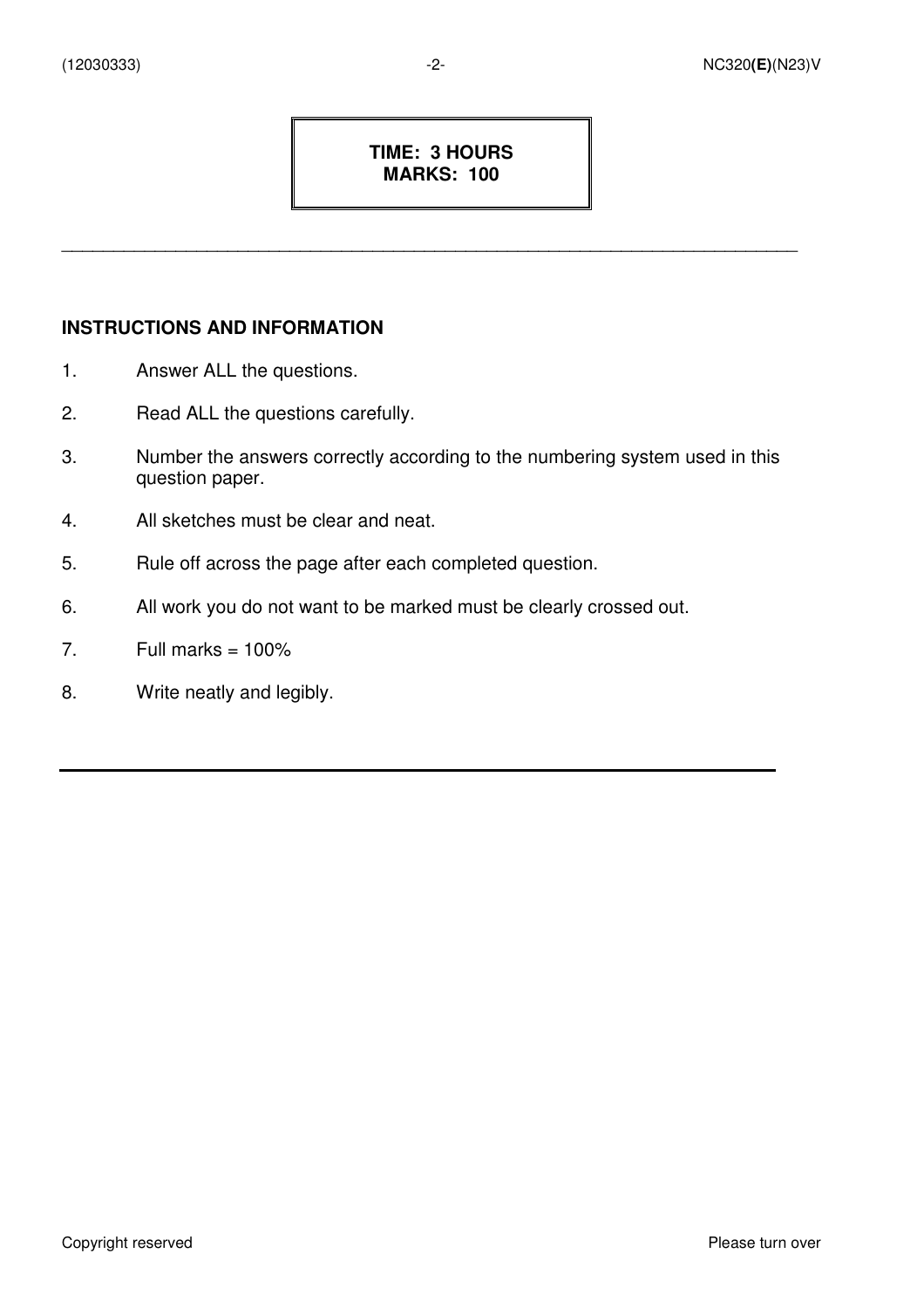#### **QUESTION 1: BUILD A SIMPLE HIPPED ROOF**

| 1.1 | State TWO purposes of the regulated national standards of carpentry and<br>roofwork. | (2)          |
|-----|--------------------------------------------------------------------------------------|--------------|
| 1.2 | Explain the importance of national standards.                                        | (2)          |
| 1.3 | Certain factors affect roof stability. List SIX of them.                             | (6)          |
| 1.4 | Name and explain the FIVE stages of roof planning, construction and<br>approval.     | (5)          |
| 1.5 | Draw and label a simple line diagram of the typical parts of a roof truss.           | (15)<br>[30] |

#### **QUESTION 2: BUILD A VALLEY ROOF INTERSECTION WITH AN INTERNAL GUTTER**

2.1 Complete the following sentences/paragraph(s) by filling in the missing word(s). Write only the word(s) next to the question number  $(2.1.1 - 2.1.5)$  in the ANSWER BOOK.

| 2.1.1 | A valley on a roof is the part of the roof where the  meet. |     |  |
|-------|-------------------------------------------------------------|-----|--|
| 2.1.2 | The valley  a lot of  when it rains.                        | (2) |  |
| 2.1.3 | The top chord is often called a                             | (1) |  |
| 2.1.4 | Bottom chords are also known as                             | (2) |  |
| 2.1.5 | A tie beam's primary purpose is to  the  from               | (3) |  |
|       |                                                             |     |  |

- 2.2 Draw and label a line diagram of an L-shaped roof with gable ends. (5)
- 2.3 Calculate the slope distance (Z) of the valley in the diagram below by using Pythagoras' theorem.



2.4 Compile a list of FIVE steps in raising a valley girder.(5)

(6)